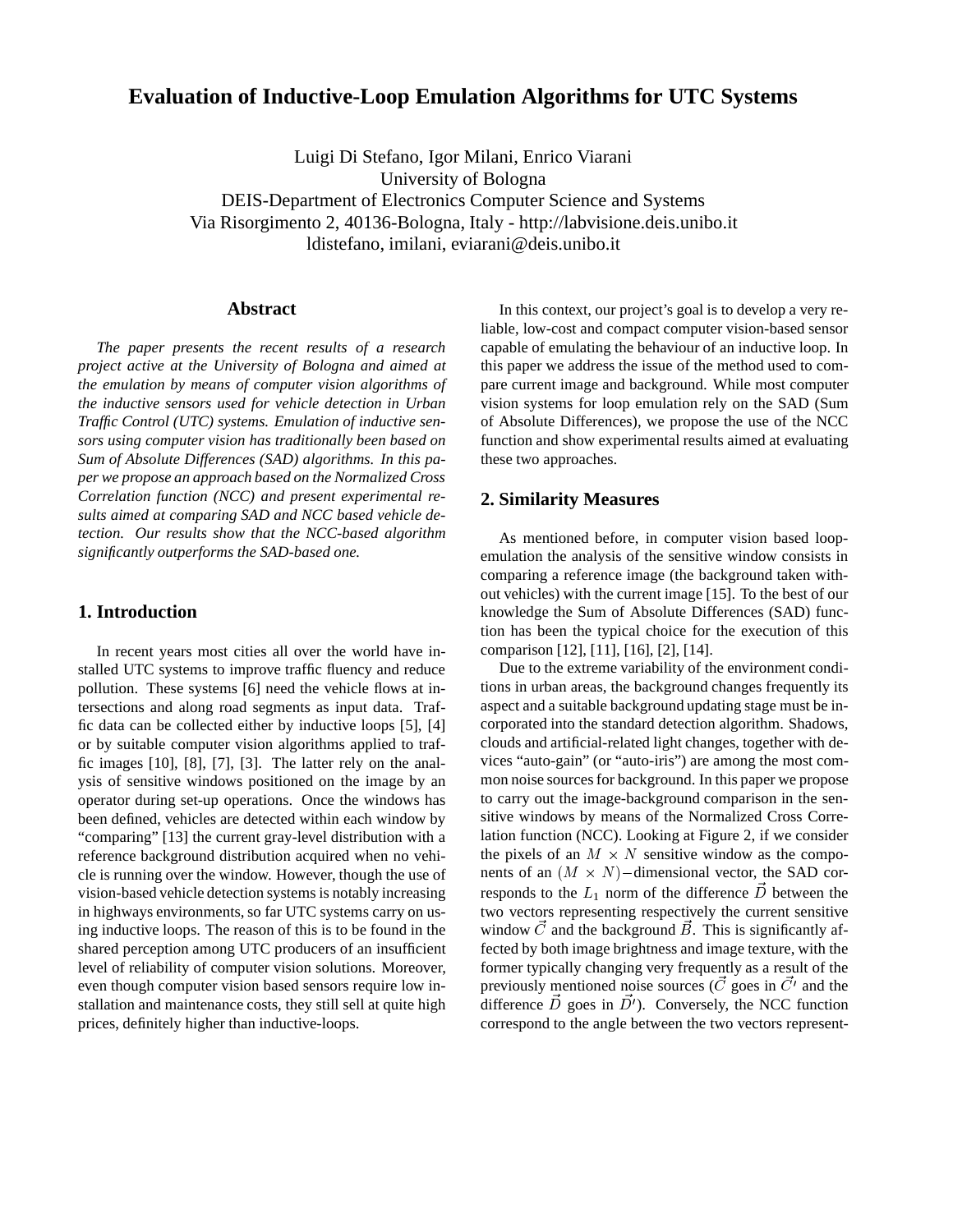

**Figure 1. The VIL output display.**

ing the image and the background, and therefore is much more robust with respect to noisy brightness variations (i.e. it is potentially sensitive only to the true texture variations).



**Figure 2. SAD comparison representation under variations.**

## **3. Implementation**

We have implemented both SAD and NCC-based vehicle detection in a software application running on a personal computer equipped with a frame grabber board which can be connected to a VCR or a video-camera. The frame grabber used to process the image flow is a low cost one: it is based on a common chip (the Brookthree "BT-848") that integrates both the ADC video sampler and the PCI bus interface. The software development kit for interfacing the grabber drivers with the operative system is the Microsoft "Vision SDK" [9]. This tool allows to access to the image pointers so as to get images from the frame grabber as matrices at video-rate speed and display-it on the application window. The image processing stage is performed by Visual C++ code. The program, referred to as "VIL Analyser" (where VIL is an abbreviation of Virtual Inductive Loop), allows the user to position the sensitive windows in the im-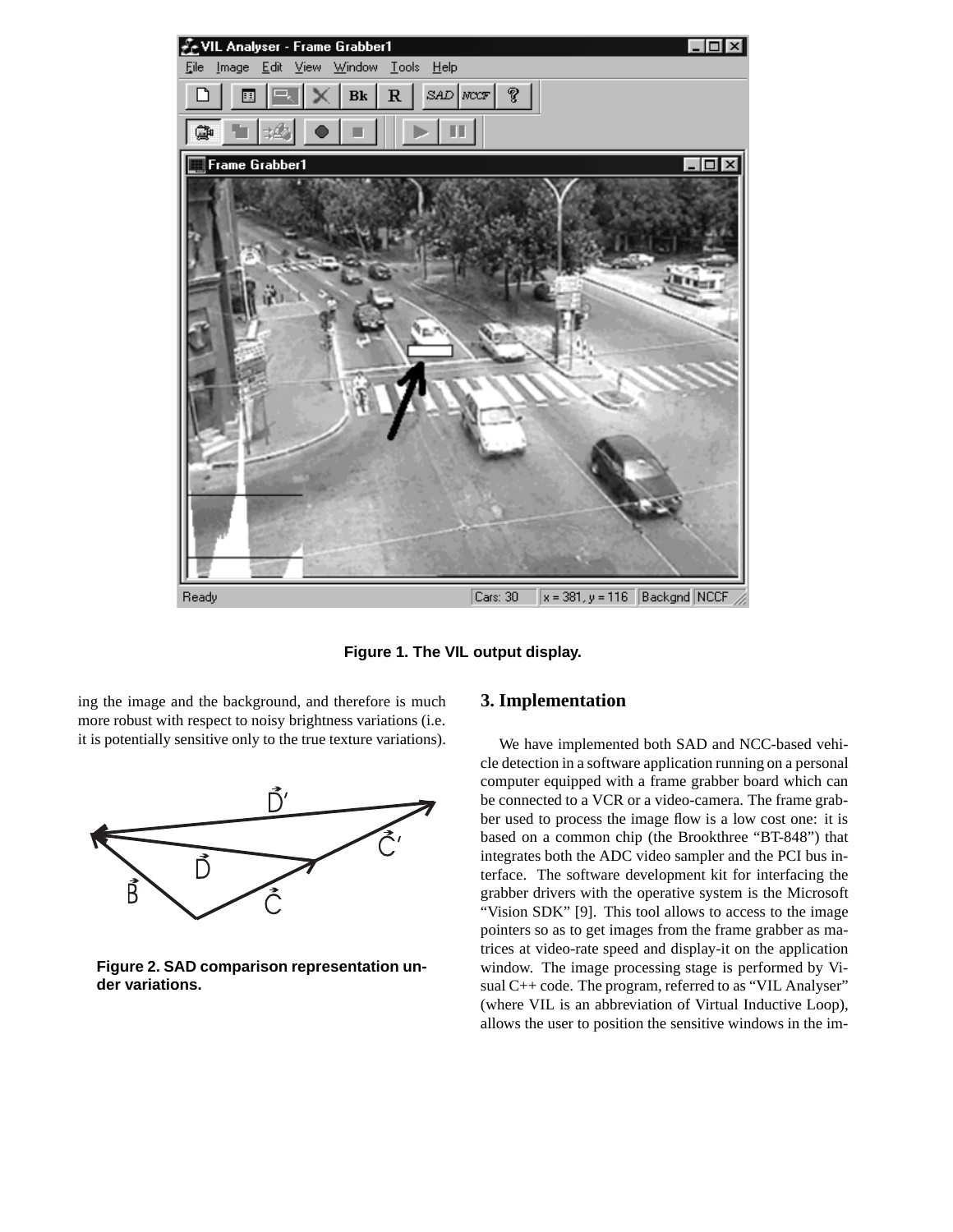|               | Sea1                    | Seq2                            | Seq <sub>3</sub>               |
|---------------|-------------------------|---------------------------------|--------------------------------|
| Light trends  | Constant light on whole | A smooth increase of lighting   | A fast light increase happens  |
|               | duration                | bring noise over SAD thresholds | after 43% of true events; the  |
|               |                         | on 4% of true events            | light stays high until the end |
| Duration      | 6'05"                   | 7'06''                          | $6'$ 49"                       |
| True events   | 99                      | 93                              | 74                             |
| Occlusions on | 15%                     | 4%                              | 22%                            |
| true events   |                         |                                 |                                |

**Table 1. Features of benchmark sequences**

age and then evaluate the performances of the algorithms in the vehicle counting task. The VIL output display is shown in Figure 1: the virtual loop defined by the user is indicated by the black arrow while the vehicle counter appears in the application state-bar; the output, "loop-like" signal produced by the VIL comparing the current image against the background is displayed in the bottom-left area of the application-window. The vehicle counter is incremented by thresholding the output signal by means of a two-valued, hysteresis process: to count a vehicle the signal must first overtake the high threshold and then fall below the low one.

The VIL Analyser program allows also the user to choose between fixed background (typically acquired when no vehicles are in the loop-window) and "weighted background updating", in which the background is continuously updated by the algorithm according to two weights:  $New_bkg = Old_bkg$   $w_1 + Actual\,img - w_2$ , with  $w_1 + w_2 = 1.$ 

The two weights control the speed with which the background is updated by the algorithm: as  $w_1$  gets closer to 1 the updating process gets slower.

### **4. Experimental results**

To perform the evaluation of SAD and NCC based vehicle detection we have defined benchmark sequences characterised by a specific light trend. We have scanned a four hours video-tape, finding the three sequences defined in Table 1. "*True events*" is the number of vehicles that should be detected by an ideal virtual loop. "*Occlusions on true events%*" is the percentage of true events in which the background does not appear between successive vehicles. In Table 2 we report the experimental results of the evaluation process. The continuous background updating is done with weights  $w_1 = 0.95$ ,  $w_2 = 0.05$ . Virtual loop size are 7 pixels height, 26 pixels width. Relative thresholds for hysteresis has been kept the same over the whole measurement set. The basic performance measure is defined as:

$$
Accuracy\% = \left(1 - \left|\frac{TrueEv - MeasEv}{TrueEv}\right|\right) \cdot 100.
$$

The estimation of  $accuracy\%$  does not takes into account the possible over/under-counts compensation. This is a common way to estimate the accuracy of these systems [1] since vehicle detection sensors for UTC systems must keep counting under several light conditions rather than being punctually exact in counts.

Over-counts often happens due to the presence of the windscreen (or by multiple edges on long vehicles) that causes more than one peak in the output signal. This problem can be alleviated by increasing the size of the virtual loop, but unfortunately this increases also the under-counts since it reduces the resolution when two vehicles are queued very close each other. Indeed, the major cause of undercounts are vehicle occlusions, i.e. "train" of vehicles riding very close each other and hiding the road background in between. This drawback increases when images are taken under strong perspective distortion.

Looking at Table 2 from left to right, starting from  $Seq1$ we can observe, in column 2, that NCC performs 18% better than SAD. This is due to SAD's higher sensitivity to vehicles gray-tone: if vehicles are similar to the road background, SAD cannot detect enough difference. Conversely NCC can detect vehicles much more independently of their gray-tone. In column 3, both SAD and NCC improve their accuracy under the effect of the weighted background updating stage. A detection improvement due to background updating might be surprising in a sequence without light changes. Yet, this can be understood if we consider long occlusions due to "train" of vehicles. Under continuous updating the background tends to be turned to the texture of the vehicle actually running in the window, so that the detector can recognise differences between different vehicles. Indeed, Seq<sup>1</sup> is a sequence with a remarkable percentage of occlusions. In other words, the weighted updating stage improves the robustness of VIL with respect to vehicle occlusions.

In Seq<sup>2</sup>, the 4% of true events is affected by a light change that makes SAD overtaking the lower threshold also without vehicles. When this happens the SAD-based VIL stops counting. In Table 2, column 4, we find that the performance difference between SAD and NCC is 22%, i.e. exactly a 4% worse than the difference in the case of no light changes (column 2). If we start the weighted background updating, the difference between SAD and NCC decreases to 20% (column 5) because SAD can